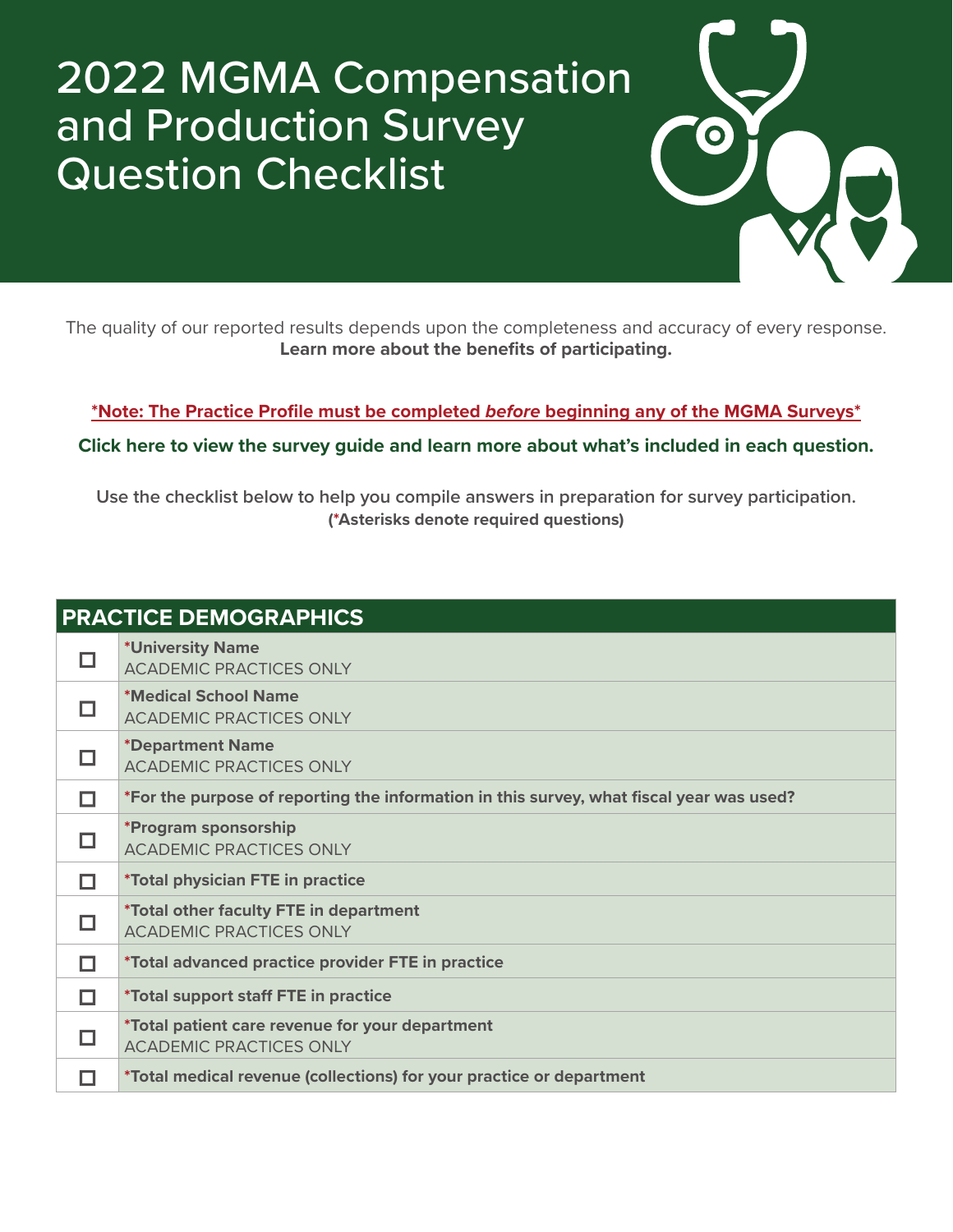

| <b>PROVIDER DEMOGRAPHICS</b> |                                                    |
|------------------------------|----------------------------------------------------|
| □                            | *Unique Provider Identifier                        |
| П                            | *Provider NPI                                      |
| п                            | *Employment Status                                 |
| п                            | *Physician or Advanced Practice Provider Specialty |
| □                            | <i><b>*Provider Rank</b></i>                       |
| П                            | Provider Gender                                    |
| П                            | Years in Specialty                                 |
| □                            | <i><b>*Provider had On-Call Duties</b></i>         |
| П                            | *Provider had Medical Directorship Duties          |
| □                            | <i><b>*Provider had Supervisory Duties</b></i>     |
|                              | <b>Provider Performed Telehealth Services</b>      |
|                              |                                                    |
|                              | <b>FTE DEMOGRAPHICS</b>                            |
| П                            | *Full-Time Equivalent                              |
| П                            | <b>*% Billable Clinical</b>                        |
| П                            | *% Administrative                                  |
| П                            | *% Teaching                                        |
| $\Box$                       | *% Research                                        |
| п                            | *% Other                                           |
| п                            | Actual Hours Worked per Week                       |
| □                            | Actual Hours Worked per Year                       |
| П                            | Vacation Offered (in Hours)                        |
| □                            | Total Sick Time Offered (in Hours)                 |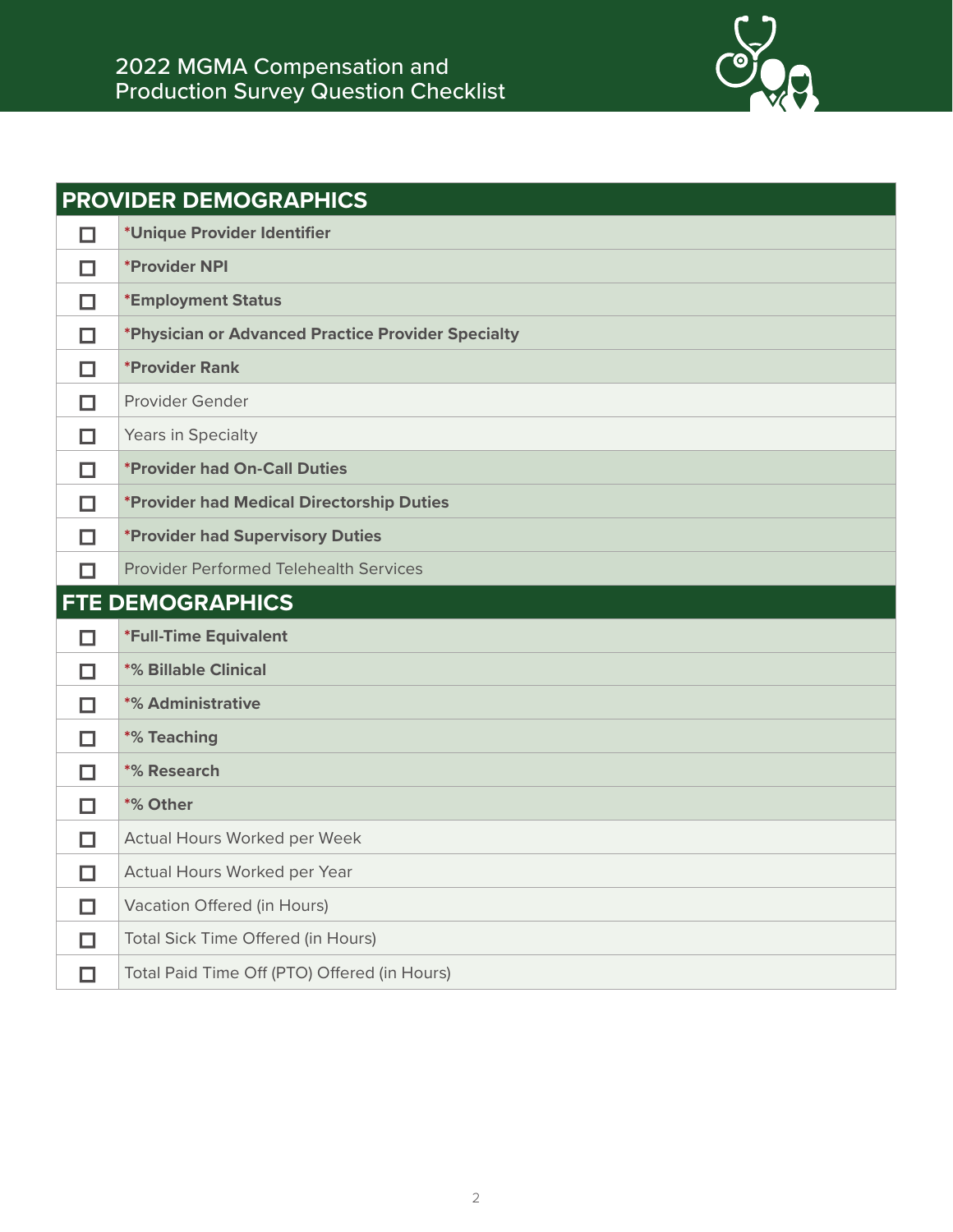

|   | <b>PROVIDER COMPENSATION</b>                                                                                           |
|---|------------------------------------------------------------------------------------------------------------------------|
| H | <b>*Base Compensation</b><br><b>ACADEMIC PROVIDERS ONLY</b>                                                            |
| П | <i><b>*Total Compensation</b></i>                                                                                      |
|   | <i><b>*First Year Guaranteed Compensation</b></i><br><b>NEW HIRES ONLY</b>                                             |
| П | *% of Total Compensation based on Straight or Base Salary                                                              |
| П | *% of Total Compensation based on Productivity                                                                         |
| П | *% of Total Compensation based on Quality and Patient Experience Metrics                                               |
| П | *% of Total Compensation based on On-Call Compensation                                                                 |
| П | *% of Total Compensation based on Other Metrics                                                                        |
| П | <i>*Type of Compensation Tax Form</i>                                                                                  |
|   | <b>ON-CALL INFORMATION (ON-CALL PROVIDERS ONLY)</b>                                                                    |
| п | *Type of On-Call Coverage Provided                                                                                     |
| П | *Method by which the Provider was Compensated for On-Call Coverage                                                     |
| П | *Amount Compensated per On-Call Compensation Method                                                                    |
| ш | *Number of Hours per On-Call Compensation Method (if no additional compensation was offered,<br>report hours per week) |
| П | Holiday On-Call Compensation Amount (per day)                                                                          |
|   | Weekend On-Call Compensation Amount (per day)                                                                          |
|   | MEDICAL DIRECTORSHIP INFORMATION (MEDICAL DIRECTORSHIP ONLY)                                                           |
|   | *Method by which the Medical Directorship was Compensated                                                              |
| П | *Directorship Compensation per Method                                                                                  |
| H | *Total Annualized Directorship Compensation                                                                            |
| ш | Directorship Hours per Week                                                                                            |
|   | Internal or External Directorship                                                                                      |
|   | <b>ADDITIONAL PROVIDER INFORMATION</b>                                                                                 |
| П | <b>Bonus/Incentive Amount</b>                                                                                          |
| H | <b>Retirement Benefits</b>                                                                                             |
| П | Compensation Includes Revenue from Separate Facility Fee                                                               |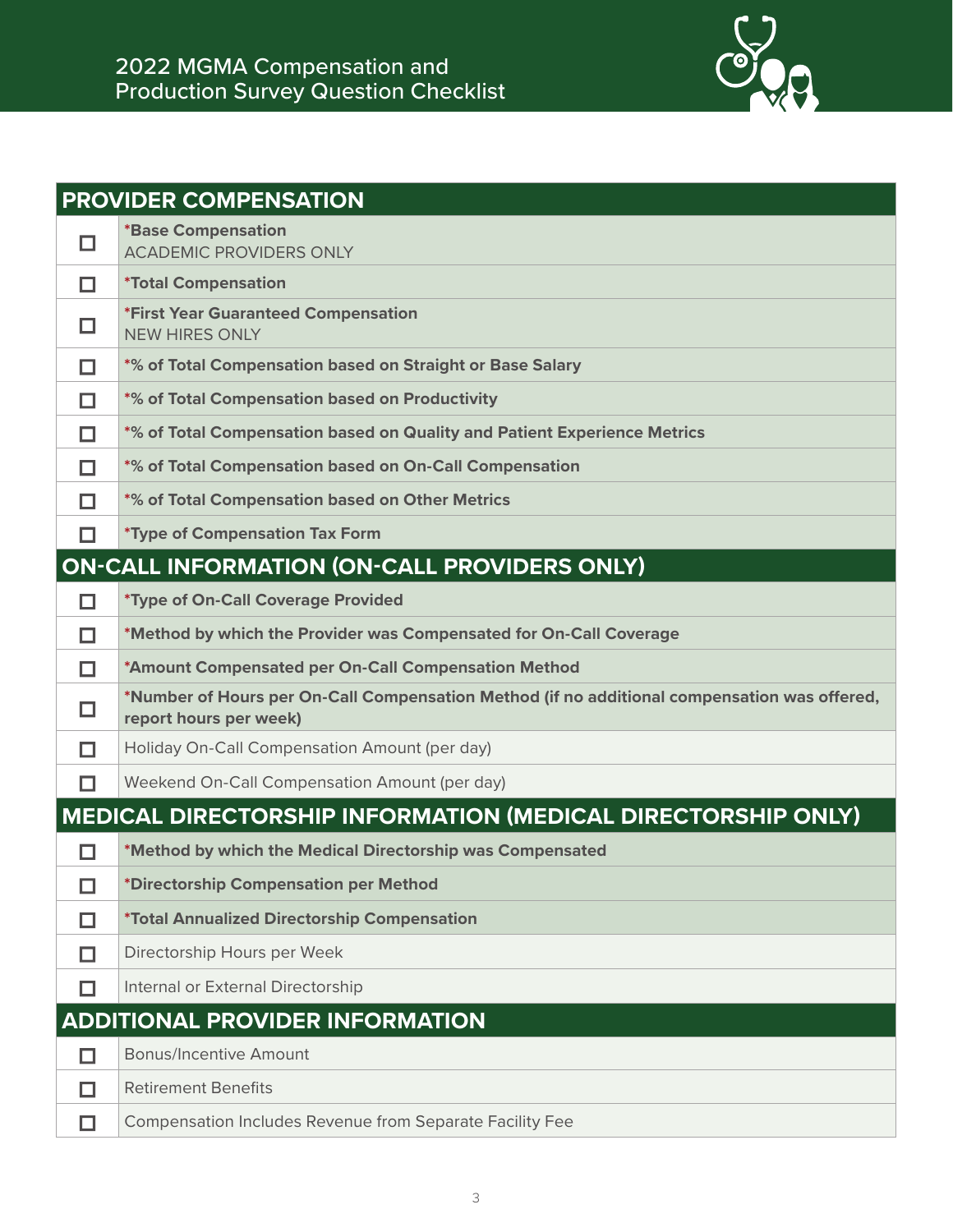

| <b>PROVIDER PRODUCTION</b> |                                                                                                 |
|----------------------------|-------------------------------------------------------------------------------------------------|
| □                          | *Did this Physician's Productivity Include any that was not their own?<br>PHYSICIANS ONLY       |
| $\Box$                     | *Can Advanced Practice Provider Bill Under Themself?<br><b>ADVANCED PRACTICE PROVIDERS ONLY</b> |
| П                          | *% of Technical Component (TC) Included in Productivity                                         |
| П                          | <i><b>*Total RVUs</b></i>                                                                       |
| □                          | *Work RVUs                                                                                      |
| □                          | <b>*ASA Units</b><br>ANESTHESIOLOGY PROVIDERS ONLY                                              |
| П                          | <b>Collections for Professional Charges</b>                                                     |
| П                          | <b>Professional Gross Charges</b>                                                               |
| п                          | <b>Total Encounters</b>                                                                         |
| П                          | Number of Outpatient E/M Codes                                                                  |
| П                          | Number of Inpatient E/M Codes                                                                   |
|                            | <b>TELEHEALTH INFORMATION</b>                                                                   |
| П                          | Method by which the Provider was Compensated for Telehealth Services                            |
| П                          | Amount Compensated per Telehealth Compensation Method                                           |
| П                          | <b>Total RVUs from Telehealth Services</b>                                                      |
| п                          | Work RVUs from Telehealth Services                                                              |
| П                          | Collections for Professional Charges for Telehealth Services                                    |
| п                          | Professional Gross Charges for Telehealth Services                                              |
| П                          | <b>Total Number of Telehealth Patients</b>                                                      |
| П                          | <b>Total Number of Telehealth Visits</b>                                                        |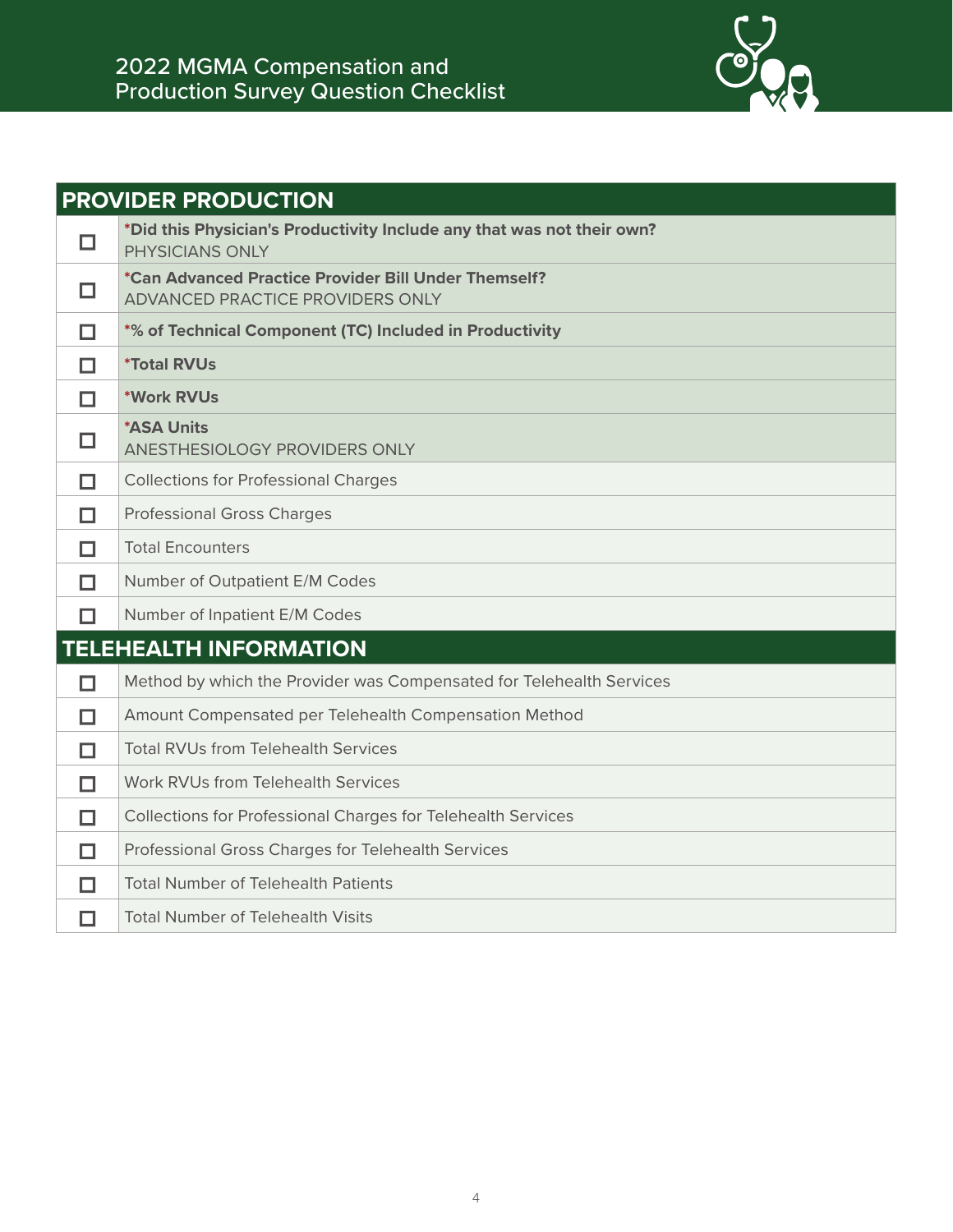

|        | PLACEMENT INFORMATION (NEW HIRES ONLY)  |
|--------|-----------------------------------------|
| □      | <i>*State Provider Relocated From</i>   |
| □      | *Hired Out of Residency or Fellowship   |
| □      | *Signing Bonus Offered                  |
| п      | Signing Bonus Amount Offered            |
| □      | Signing Bonus Payback Required          |
| □      | *Starting Bonus Offered                 |
| $\Box$ | <b>Starting Bonus Amount Offered</b>    |
| □      | Amount of Relocation Expenses Paid      |
| □      | Loan Forgiveness Amount                 |
| □      | First Year CME Paid Time Off (in Weeks) |
| п      | Amount of CME Expenses Paid             |
|        |                                         |
|        | <b>STAFF DEMOGRAPHICS</b>               |
| □      | *Unique Staff Identifier                |
| □      | *Employment Status                      |
| □      | <i><b>*Position Title</b></i>           |
| □      | <i>*Certified in Position</i>           |
| □      | <i>*Lead in Position</i>                |
| □      | *Full-Time Equivalent                   |
| П      | Actual Hours Worked per Week            |
| □      | <b>Staff Gender</b>                     |
| □      | <b>ACMPE Status</b>                     |
| п      | <b>Formal Education</b>                 |